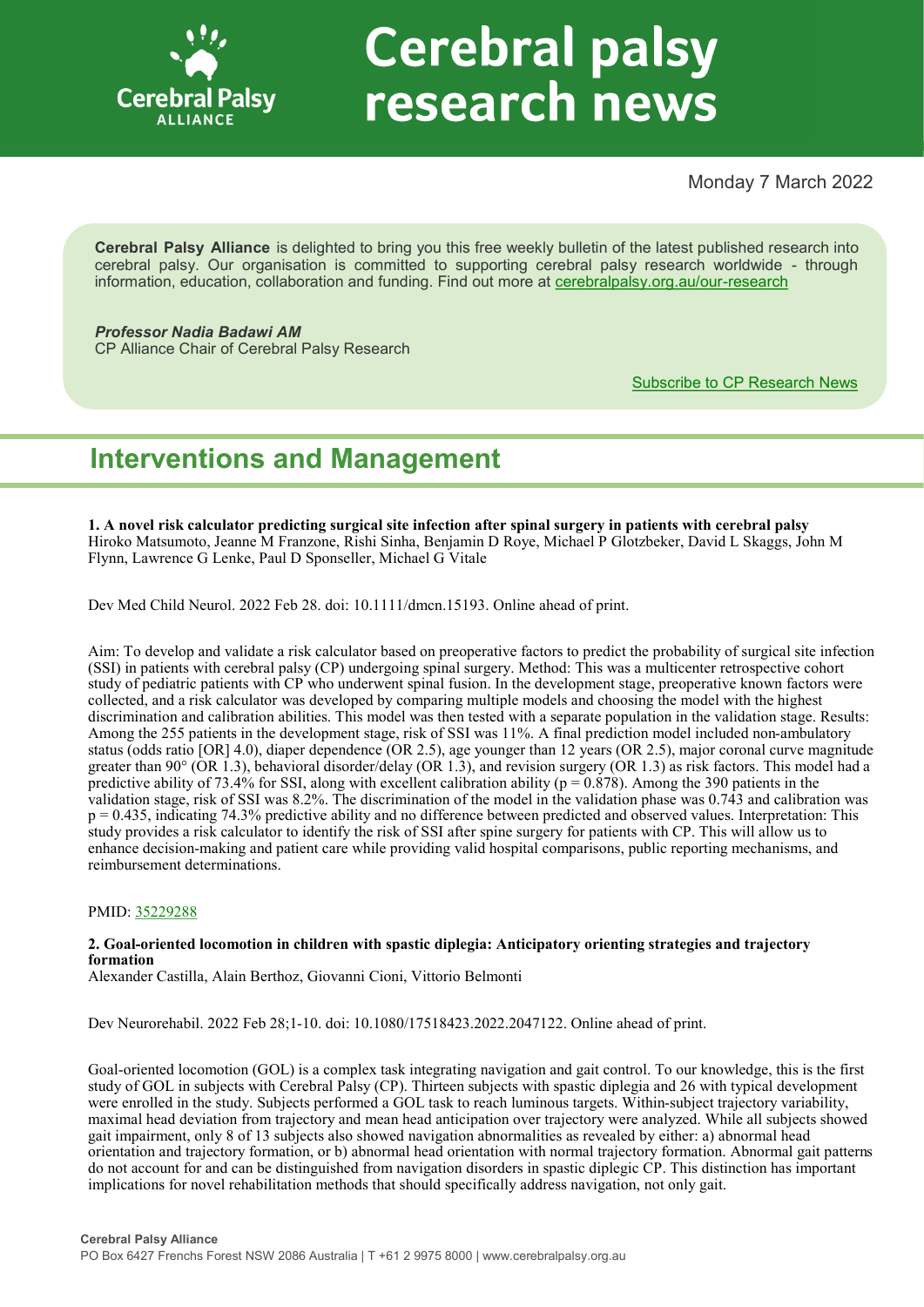#### PMID: [35226571](http://www.ncbi.nlm.nih.gov/pubmed/35226571)

**3. Number of synergies impacts sensitivity of gait to weakness and contracture** Elijah C Kuska, Naser Mehrabi, Michael H Schwartz, Katherine M Steele

J Biomech. 2022 Feb 18;134:111012. doi: 10.1016/j.jbiomech.2022.111012. Online ahead of print.

Muscle activity during gait can be described by a small set of synergies, weighted groups of muscles, that are theorized to reflect underlying neural control. For people with neurologic injuries, like cerebral palsy or stroke, even fewer synergies are required to explain muscle activity during gait. This reduction in synergies is thought to reflect altered control and is associated with impairment severity and treatment outcomes. Individuals with neurologic injuries also develop secondary musculoskeletal impairments, like weakness or contracture, that can impact gait. Yet, the combined impacts of altered control and musculoskeletal impairments on gait remains unclear. In this study, we use a two-dimensional musculoskeletal model constrained to synergy control to simulate unimpaired gait. We vary the number of synergies, while simulating muscle weakness and contracture to examine how altered control impacts sensitivity to musculoskeletal impairment while tracking unimpaired gait. Results demonstrate that reducing the number of synergies increases sensitivity to weakness and contracture for specific muscle groups. For example, simulations using five-synergy control tolerated 40% and 51% more knee extensor weakness than those using four- or three-synergy control, respectively. Furthermore, when constrained to four- or threesynergy control, the model was increasingly sensitive to contracture and weakness of proximal muscles, such as the hamstring and hip flexors. Contrastingly, neither the amount of generalized nor plantarflexor weakness tolerated was affected by the number of synergies. These findings highlight the interactions between altered control and musculoskeletal impairments, emphasizing the importance of measuring and incorporating both in future simulation and experimental studies.

#### PMID: [35219146](http://www.ncbi.nlm.nih.gov/pubmed/35219146)

**4. How does treadmill training contribute to botulinum toxin application plus routine physical therapy in ambulatory children with spastic bilateral cerebral palsy? A randomized controlled trial** Kübra Seyhan Bıyık, Mintaze Kerem Günel, Ece Ünlü Akyüz

Ir J Med Sci. 2022 Feb 27. doi: 10.1007/s11845-022-02960-9. Online ahead of print.

Background: In spite of treadmill training and multilevel botulinum toxin (BoNT-A) injection being the two most commonly used treatment methods in pediatric rehabilitation management, there was no study investigating the effect of treadmill training after BoNT-A injection in children with cerebral palsy (CP). Aim: The aim of this study was to investigate the effect of treadmill training in addition to routine physical therapy after BoNT-A injection in ambulatory children with spastic bilateral CP on lower extremity muscle strength, selective motor control, and mobility. Methods: A total of 30 spastic bilateral children with CP classified level II-III by the Gross Motor Function Classification System were randomly assigned the study and control groups. Both groups continued routine physical therapy treatments after multilevel BoNT-A injection into lower extremities, while the study group additionally underwent 8 weeks of treadmill training (20 min, two sessions per week). Handheld dynamometer, selective control assessment of lower extremity, temporospatial evaluation of gait, and Pediatric Evaluation of Disability Inventory were assessed before and after 8 weeks. Results: In both groups, hip, knee, and ankle muscle strength increased at the end of 8 weeks ( $p < 0.05$ ); however, in the study group, hip flexor/extensor muscle strength ( $p < 0.05$ , ES  $\geq$ 0.50), selective motor control of ankle ( $p < 0.01$ ,  $ES = 1.17$ ), walking speed ( $p < 0.01$ ,  $ES = 2.60$ ), step lengths ( $p < 0.01$ ,  $ES = 1.17$ ), walking speed ( $p < 0.01$ ,  $ES = 2.60$ ), step lengths ( $p < 0.01$ ,  $ES = 0.01$ ) 1.32), and mobility ( $p < 0.01$ ,  $ES = 1.37$ ) increased significantly compared to those of the control group. Conclusions: Treadmill training in addition to routine physical therapy after BoNT-A injection is beneficial for hip muscle strength, ankle selective motor control, walking quality, and functional mobility in the short term.

#### PMID: [35224682](http://www.ncbi.nlm.nih.gov/pubmed/35224682)

**5. Effectiveness of Functional Electrical Stimulation - Cycling Treatment in Children with Cerebral Palsy** Natalya Özen, Ece Unlu, Ozgur Zeliha Karaahmet, Eda Gurcay, Ibrahim Gundogdu, Ebru Umay

Malawi Med J. 2021 Sep;33(3):144-152. doi: 10.4314/mmj.v33i3.1.

Aim: The purpose of this study was to evaluate the effects of functional electrical stimulation (FES) bicycle therapy system on motor function, gait pattern, spasticity, daily living activities, and aerobic capacity in children with cerebral palsy (CP) and to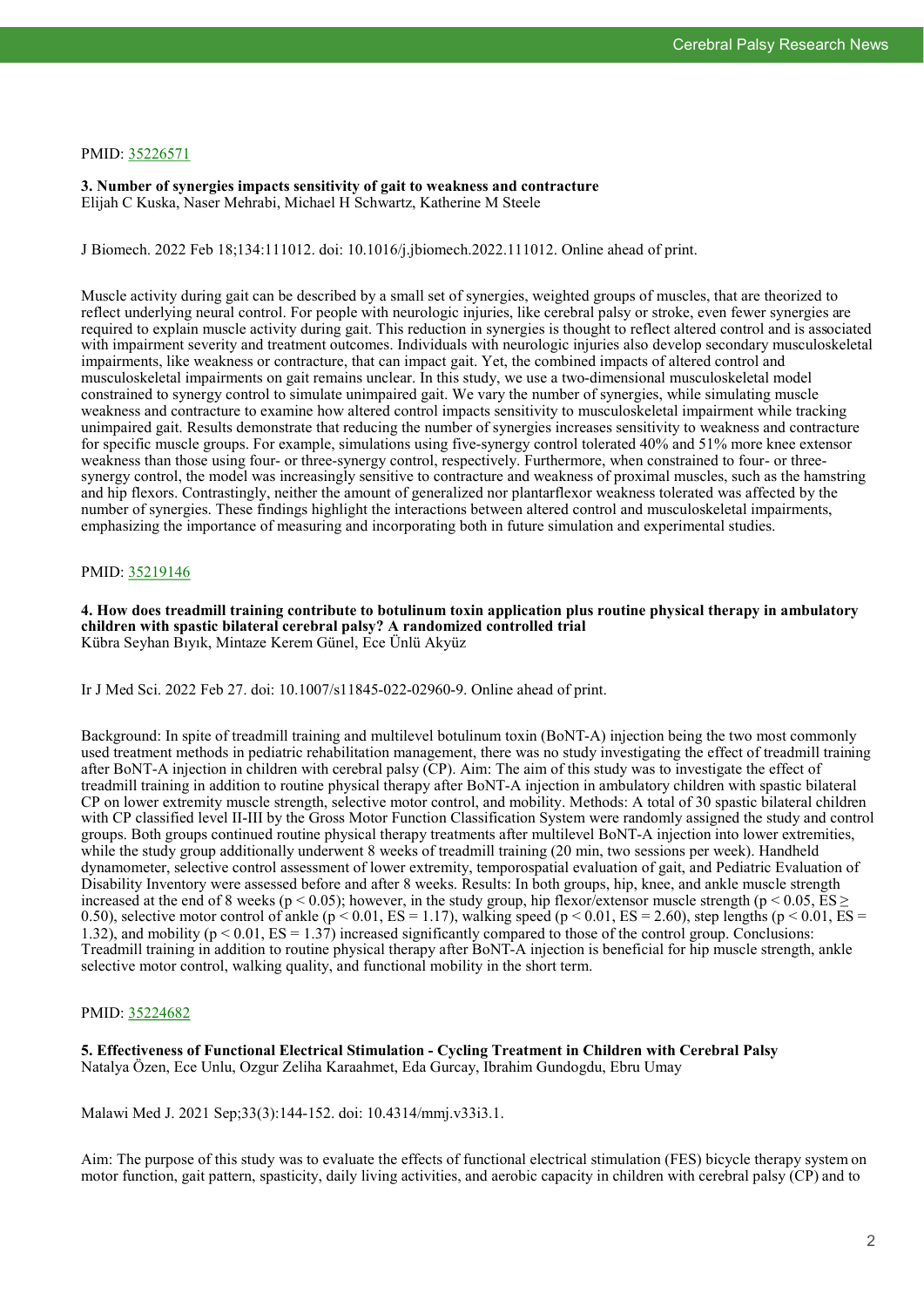compare the results with sham stimulation and standard treatment. Methods: Patients with cerebral palsy who received botulinum toxin type-A injections to lower extremities and those with Gross Motor Function Measure Classification System (GMFCS) levels I - III, were included in the study. Twenty-five patients were randomly assigned into three treatment groups for 4-weeks: Group 1, FES-cycling and standard treatment; Group 2, Sham stimulus FES-cycling and standard treatment; Group 3, Standard treatment. Clinical assessment tools included the Modified Ashworth Scale (MAS), Modified Tardieu Scale (MTS), Pediatric Functional Independence Measure (WeeFIM), GMFCS, Gross Motor Function Measure-88 (GMFM-88), selective motor control tests, 6-minute walk test, and Visual Gait Analysis (VGA). Results: In all groups, there were significant improvements in MAS, MTS, WeeFIM, GMFM-88, 6-minute walk test, and VGA scores. No changes in GMFCS levels were observed in any group. At the end of the study, there was no significant difference among the groups in terms of any clinical assessment parameter. Conclusions: All groups showed statistically significant improvements in motor function, walking pattern, spasticity, daily living activities, and aerobic capacity in patients with CP following the rehabilitation period. Although FES-cycling demonstrated no superiority over the other approaches and provided no additional benefit to the results, FES appears to be safe and well-tolerated in children with CP, at least as much as standard exercise treatment.

#### PMID: [35233271](http://www.ncbi.nlm.nih.gov/pubmed/35233271)

**6. [Rehabilitation strategy and recommendation for dysphagia in children with cerebral palsy] [Article in Chinese]** Subspecialty Group of Rehabilitation, the Society of Pediatrics, Chinese Medical Association

Zhonghua Er Ke Za Zhi. 2022 Mar 2;60(3):192-196. doi: 10.3760/cma.j.cn112140-20211208-01029.

#### PMID: [35240737](https://pubmed.ncbi.nlm.nih.gov/35240737)

#### **7. Prevalence of tooth grinding in children and adolescents with neurodevelopmental disorders: a systematic review and meta-analysis**

Pedro Vitali Kammer, Juliana Silva Moro, Josiane Pezzini Soares, Carla Massignan, Caoimhin Mac Giolla Phadraig, Michele Bolan

Review J Oral Rehabil. 2022 Feb 26. doi: 10.1111/joor.13315. Online ahead of print.

Aim: To conduct a systematic review and meta-analysis on the prevalence of tooth grinding and/or clenching (TGC) in children and adolescents with a neurodevelopmental disorder or other developmental condition. Methods: A search was performed in seven databases, two sources of grey literature, and reference lists of included studies. Risk of bias was assessed using the Joanna Briggs Institute Critical Appraisal Checklist for Studies Reporting Prevalence Data. We used random-effects models with Freeman-Tukey double arcsine transformation for the meta-analyses. Results: After selection, 77 of the 2240 studies met inclusion criteria and were categorized by disability and type of TGC (reported, clinically observed, and definitive). The pooled prevalence of reported TGC in individuals with attention deficit hyperactivity disorder was 57.6% (95%CI [Confidence Interval]: 49.5-65.6), 50.4% (95%CI: 35.5-65.4) in individuals with autism spectrum disorder, 67% (95%CI: 59.2-74.8) in Cerebral palsy, 68.2% (95%CI: 59.8-76.6) in Down syndrome. Pooled prevalence of clinically observed TGC was 57.5% (95% CI: 31.6-83.4) in autism spectrum disorder and 71.9% (95%CI: 52.4-91.4) in Cerebral Palsy. Individuals with Attention deficit hyperactivity disorder presented 39.8% (95%CI: 24-55.6) of definitive TGC. Conclusion: Prevalence of reported, clinically observed, and definitive TGC varies according to disabilities, although due to high heterogeneity the result should be interpreted with caution. Variations exist mainly due to sampling bias and the use of non-validated methods to assess TGC. CRD42020212640.

#### PMID: [35218239](http://www.ncbi.nlm.nih.gov/pubmed/35218239)

# **8. Mode of Anesthesia and Bladder Management Following Orthopaedic Surgery in Children With Cerebral Palsy: A System Level Analysis**

Cathleen E Buckon, Nikolas J Koscielniak, Carole A Tucker, Michael D Aiona

J Pediatr Orthop. 2022 Feb 28. doi: 10.1097/BPO.0000000000002108. Online ahead of print.

Background: Postoperative urinary retention (POUR) is a surgical complication more prevalent in children with neurodisability and associated with an increase length of hospitalization. Risk factors include pre-existing bladder dysfunction, type and duration of surgery, anesthesia medications, postoperative opioid pain management, and patient demographics. The purpose of this investigation was (1) to determine the frequency of POUR following hip/lower limb orthopaedic procedures in which epidural analgesia was used for pain management; (2) to explore factors influencing postoperative bladder management.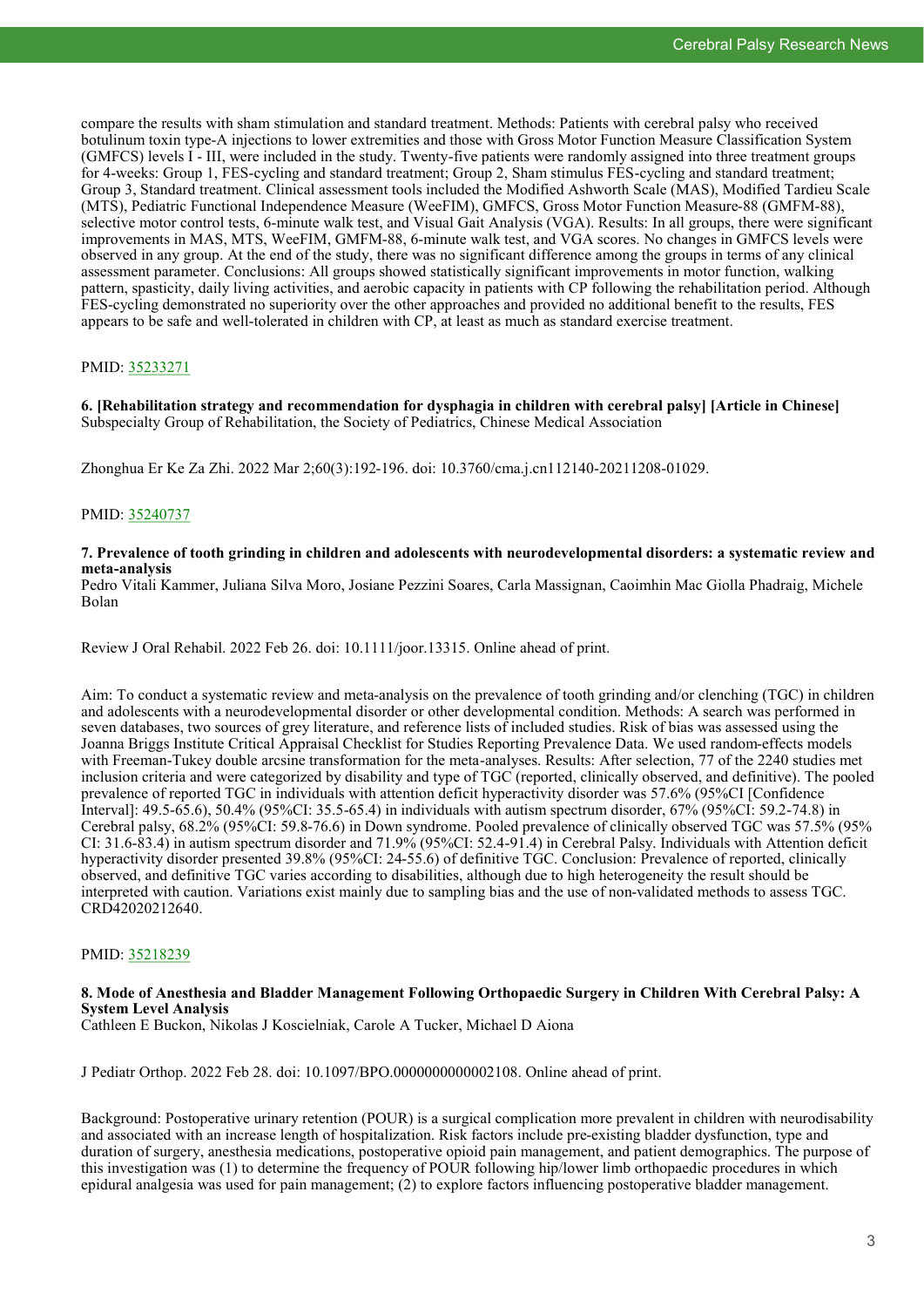Methods: A retrospective analysis of clinical data was performed in an orthopaedic specialty care health care system. A health outcomes network was queried for patients with a diagnoses of cerebral palsy (ICD-9/10 codes) who had one of 57 unique CPT procedure codes corresponding to hip osteotomies or tenotomies from 2011 to 2019. All surgical observations included in analysis required a discrete data element and the confirmation of a secondary proxy. The database was also queried for postoperative medications received and patient demographics of interest. Results: A total of 704 surgical procedures met inclusion criteria resulting in a patient population with a mean age of 11 years, 58% male, 53% Caucasian, and 55% classified as quadriplegia [51% Gross Motor Function Classification System (GMFCS) levels IV/V]. Three hundred and thirty-five procedures (48%) involved epidural anesthesia. Sixty-five patients required intermittent catheterization (9.2%) postoperatively following foley catheter removal, of which 23 (3.3%) required recatheterization. The rate of recatheterization was similar regardless of anesthesia mode; 1.8% for general and 1.4% for epidural and was associated with a greater number of pain medications. Epidural anesthesia resulted in significantly longer periods of catheterization. For the total group the time to urinary catheter removal differed significantly among cerebral palsy subtypes, GMFCS Level, race, and ethnicity. Factors identified as significant predictors of the length of catheterization were epidural analgesia, number of pain medications, and osteotomy. Conclusions: The number of postoperative pain medications utilized was more predictive of POUR than the mode of analgesia delivery; however, epidural analgesia and the type of surgical procedure did significantly impact the length of catheterization.

#### PMID: [35220337](http://www.ncbi.nlm.nih.gov/pubmed/35220337)

#### **9. [Digestive and nutritional problems of children with cerebral palsy] [Article in French]**

Thea Von Graffenried, Gaelle Gay, Nicoletta Bianchi, Andreas Nydegger, Laetitia-Marie Petit

Rev Med Suisse. 2022 Feb 23;18(770):324-327. doi: 10.53738/REVMED.2022.18.770.324.

Digestive and nutritional problems of children with cerebral palsy put them at risk of malnutrition. Identification of these problems through measurements of weight, height, and body composition is essential. Feeding difficulties may be caused by a combination of oral and digestive problems, such as swallowing difficulties, gastroesophageal reflux, and constipation. If oral feeding is difficult or unsafe, a nasogastric tube or gastrostomy may be necessary. Once the feeding regimen has been established, energy needs must be assessed on an individual basis. This nutritional management involves a multidisciplinary team of health care professionals, the child, and the family.

#### PMID: [35224907](http://www.ncbi.nlm.nih.gov/pubmed/35224907)

**10. Eating and drinking ability and nutritional status in adults with cerebral palsy** Anita McAllister, Eva Sjöstrand, Elisabet Rodby-Bousquet

Dev Med Child Neurol. 2022 Feb 28. doi: 10.1111/dmcn.15196. Online ahead of print.

Aim: To describe eating and drinking ability in adults with cerebral palsy (CP) relative to sex, age, subtype, and severity of gross motor and hand function and nutritional status. Method: This was a cross-sectional study based on data of 2035 adults with CP, median age 26 years (range 18-78 years). The Eating and Drinking Ability Classification System (EDACS), Gross Motor Function Classification System (GMFCS), and Manual Ability Classification System (MACS) were used in addition to subtype, body weight, height, body mass index (BMI), skin fold thickness, and gastrostomy. Linear regression models were used to estimate associations between body weight and the other variables. Results: More than half of the adults (52.5%) eat and drink safely and 32.4% have dysphagia with limitations to eating and drinking safety. Weight, height, and BMI decreased with increasing EDACS levels. In EDACS level V, 86% had a gastrostomy, 23.4% in EDACS levels III to V were underweight, whereas 42.3% in EDACS levels I to II had a BMI over 25, indicating overweight or obesity. Increasing EDACS levels and need of support during meals were associated with lower body weight. Interpretation: Adults with CP should be routinely screened and treated for dysphagia to avoid nutritional complications. Being dependent on others during mealtimes is a risk factor for low body weight.

#### PMID: [35229295](http://www.ncbi.nlm.nih.gov/pubmed/35229295)

#### **11. Relationship of anthropometric measurements and percent body fat mass to cardiovascular disease risk factors in adults with cerebral palsy**

Emily Kivlehan, Deborah Gaebler-Spira, Liqi Chen, Ariane Garrett, Nicole Wysocki, Christina Marciniak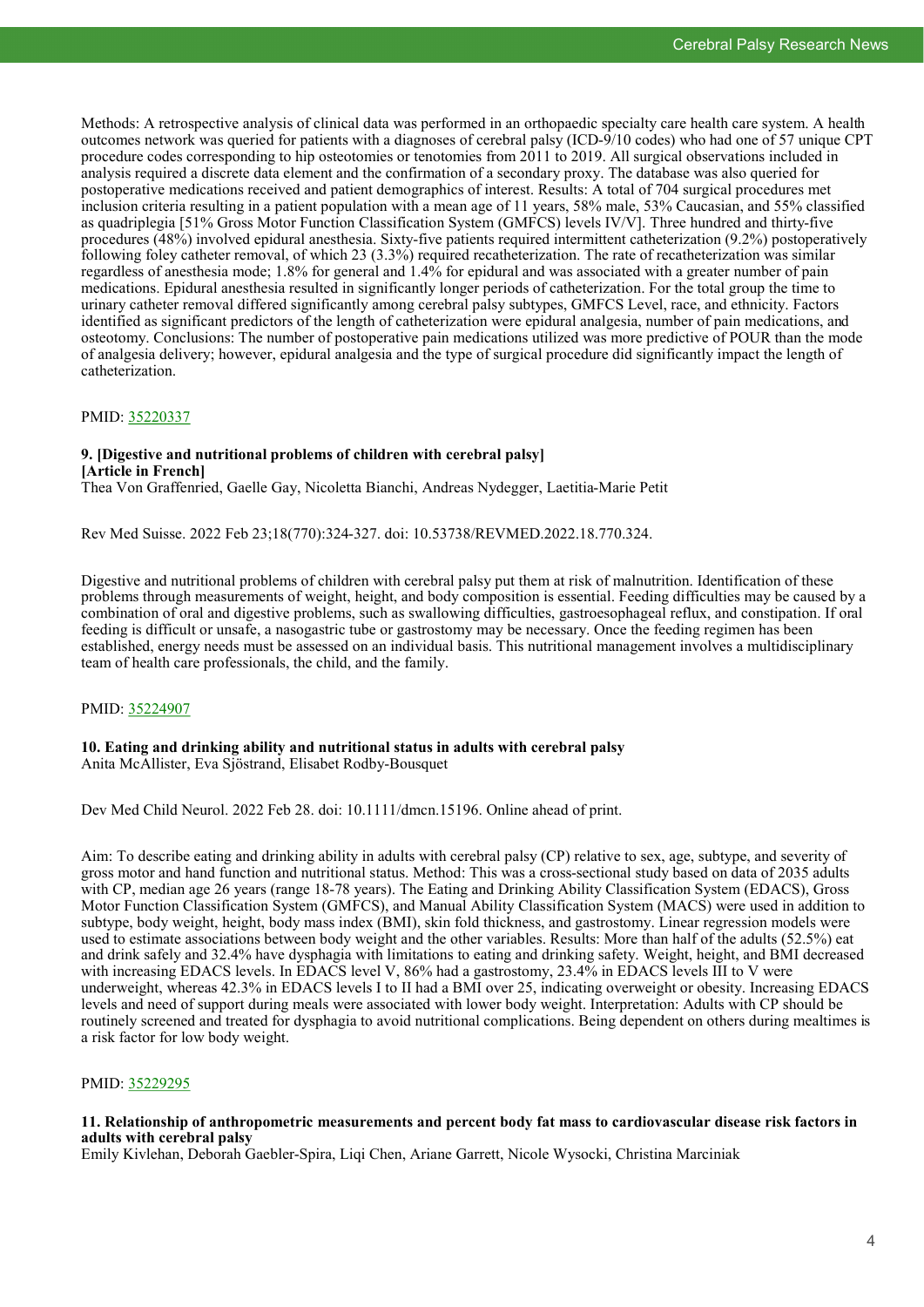PM R. 2022 Mar 2. doi: 10.1002/pmrj.12797. Online ahead of print.

Introduction: Adults with cerebral palsy (CP) face high morbidity from cardiovascular disease (CVD). Concerningly, classic screening parameters are inconsistent in identifying CVD risk in this population. Dual Energy X-ray absorptiometry (DEXA), which provides direct measurements of fat mass (FM), may be an alternative screening method. Objective: To evaluate whether FM by DEXA measurements is feasible in adults with CP and compare FM and anthropometric measures to CVD risk factors. Design: Cross Sectional Study SETTING: Outpatient rehabilitation hospital PARTICIPANTS: 47 adults with CP MAIN OUTCOME MEASURES: Weight, height, waist (WC) and hip circumference (HC) were measured; waist:hip ratio (WHR) and body mass index (BMI) were calculated. Blood pressure (BP), FM by DEXA, hemoglobinA1c (HbA1c) and lipid measurements were obtained. Logistic regression models investigated odds ratios and 95% confidence intervals between anthropometric measurements/FM, and CVD risk factors; Correlations were assessed using Pearson correlation coefficients. Results: Elevated BP or hypertension diagnosis was present in 45.7%; HbA1c≥5.7% in 22.2%; HDL level below optimal for 33.3%. DEXA FM was obtained in 29 of 47 participants, as surgical metal and positioning limited many studies. Excess FM was noted in 75.9% versus 41.3% overweight/obese by BMI. WC correlated with HbA1c (r=0.46,P=0.002), HDL (r=  $0.36, P=0.018$ ) and TG levels ( $r=0.30, P=0.045$ ) however at-risk WC values were only associated with odds of elevated HbA1c  $(OR, 8.53; 95\% CI, 1.46-50.05; P=0.018)$ . HC correlated with HgbA1c levels ( $r=0.38, P=0.011$ ) and systolic BPs  $(r=0.35, P=0.019)$ ; similarly, ORs for elevated HC were weakly associated with elevated HgbA1c and BPs (OR, 1.08;95%)  $CI, 1.01-1.16$ ;  $P=0.024$  and  $OR, 1.07; 95\% CI, 1.01-1.14$ ;  $P=0.024$ , respectively). WHR correlated with TGs however few TG levels were elevated. FM measures were not associated with at-risk lab values or BPs. Conclusions: DEXA FM measurements may not be feasible for CVD screening in many adults with CP. Although CVD risk factors are frequently present, anthropometric measurements commonly used for general population screening may not translate well to adults with CP. This article is protected by copyright. All rights reserved.

### PMID: [35235238](http://www.ncbi.nlm.nih.gov/pubmed/35235238)

#### **12. Virtual Reality-Based Intervention for Enhancing Upper Extremity Function in Children With Hemiplegic Cerebral Palsy: A Literature Review**

Chanan Goyal, Vishnu Vardhan, Waqar Naqvi

Review Cureus. 2022 Jan 28;14(1):e21693. doi: 10.7759/cureus.21693. eCollection 2022 Jan.

Cerebral palsy (CP) is the most common cause of motor disability in the pediatric population, with hemiplegia as one of the most widely seen subtypes of spastic CP. Although most of the children with hemiplegic CP are independent ambulators, deficits in hand function of the affected side remain a major concern of caregivers and children themselves. Children use the unaffected upper extremity to compensate for the weakness in the affected one, which consequently leads to the disuse of the hemiparetic upper extremity. Interactive virtual environments can enhance the activation of brain areas during training by providing feedback that can catalyze neuroplastic changes for improved function. Although numerous studies have been conducted on the impact of virtual reality (VR)-based rehabilitation in adults with stroke, studies on its use in the pediatric population are scarce. The three broad categories of VR systems based on the type of human-computer interactions are feedback-focused, gesture-based, and haptic-based. Preliminary studies have shown promising results of VR intervention in improving motor function, including upper extremity function, in children with hemiplegic CP. It is an engaging and entertaining intervention that adds an advantage of high compliance due to motivation. The current literature consists of studies with highly heterogeneous groups of participants and small sample sizes. Further investigation on children with a specific type of CP with advanced VR systems technology is warranted.

#### PMID: [35237486](https://pubmed.ncbi.nlm.nih.gov/35237486)

#### **13. Is active video gaming associated with improvements in social behaviors in children with neurodevelopmental disorders: a systematic review**

Homa Rafiei Milajerdi, Firoozeh Ordooiazar, Deborah Dewey

Review Child Neuropsychol. 2022 Mar 2;1-27. doi: 10.1080/09297049.2022.2046721. Online ahead of print.

Active video gaming (AVG) is a way that children with neurodevelopmental disorders can participate in social play and could be associated with improvements in social behaviors. However, limited research has investigated if AVG is associated with improvements in social behaviors in children and adolescents with neurodevelopmental disorders. A systematic literature search was conducted in Medline, Embase, Psycinfo, Cinahl, and Eric, Web of Science, and Scopus. Three main concepts were searched: exergaming, neurodevelopmental disorders, and social behaviors. Keywords and subject headings were used for each concept. 3080 articles were identified in the initial search in 2019; in January 2021, 167 additional articles were identified. Of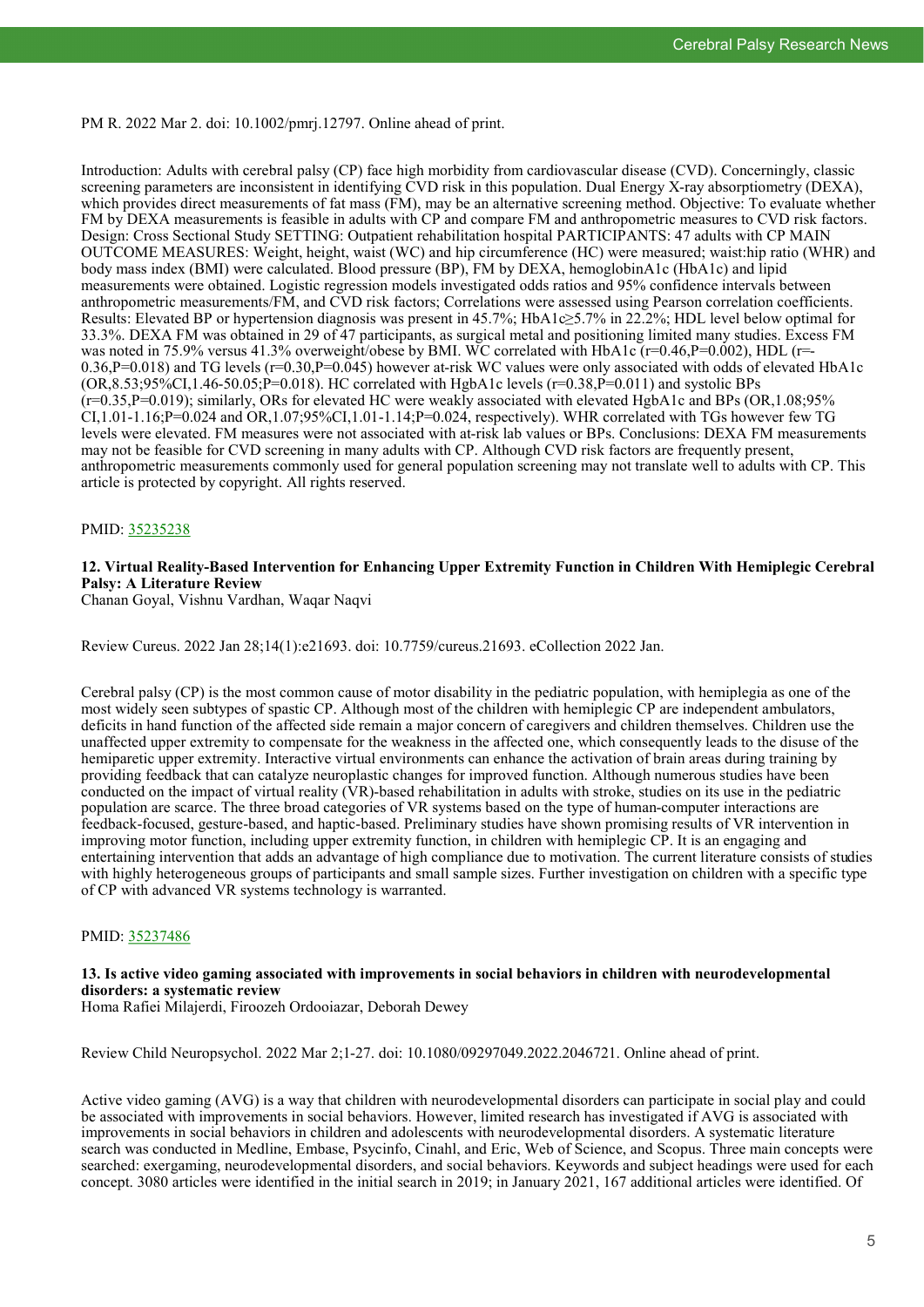these, 8 studies with 242 children with autism spectrum disorder, cerebral palsy, or developmental coordination disorder were included in this review. Six studies reported that participation in AVG was associated with improved social functioning, social interaction, emotional well-being, and social/emotional skills in children with ASD, CP, and DCD. In contrast, two studies that included children diagnosed with ASD did not find any association between AVG participation and social behaviors. The findings of this systematic review suggest that participation in an AVG intervention may be associated with improved social behaviors in children and adolescents with ASD, CP, and DCD. However, due to the limited number of studies included, this finding must be interpreted with caution. Future research is needed that examines the treatment fidelity of AVG in improving social behavior skills in children with neurodevelopmental disorders and the generalizability of these skills to real-life social situations.

#### PMID: [35236234](https://pubmed.ncbi.nlm.nih.gov/35236234)

#### **14. Single-Trial Classification of Error-Related Potentials in People with Motor Disabilities: A Study in Cerebral Palsy, Stroke, and Amputees**

Nayab Usama, Imran Khan Niazi, Kim Dremstrup, Mads Jochumsen

Sensors (Basel). 2022 Feb 21;22(4):1676. doi: 10.3390/s22041676.

Brain-computer interface performance may be reduced over time, but adapting the classifier could reduce this problem. Errorrelated potentials (ErrPs) could label data for continuous adaptation. However, this has scarcely been investigated in populations with severe motor impairments. The aim of this study was to detect ErrPs from single-trial EEG in offline analysis in participants with cerebral palsy, an amputation, or stroke, and determine how much discriminative information different brain regions hold. Ten participants with cerebral palsy, eight with an amputation, and 25 with a stroke attempted to perform 300-400 wrist and ankle movements while a sham BCI provided feedback on their performance for eliciting ErrPs. Preprocessed EEG epochs were inputted in a multi-layer perceptron artificial neural network. Each brain region was used as input individually (Frontal, Central, Temporal Right, Temporal Left, Parietal, and Occipital), the combination of the Central region with each of the adjacent regions, and all regions combined. The Frontal and Central regions were most important, and adding additional regions only improved performance slightly. The average classification accuracies were  $84 \pm 4\%$ ,  $87 \pm 4\%$ , and  $85 \pm 4\%$ 3% for cerebral palsy, amputation, and stroke participants. In conclusion, ErrPs can be detected in participants with motor impairments; this may have implications for developing adaptive BCIs or automatic error correction.

#### PMID: [35214576](http://www.ncbi.nlm.nih.gov/pubmed/35214576)

**15. Outcomes in extremely low birth weight (≤500 g) preterm infants: A Western Australian experience** Athalye-Jape Gayatri, Lim Mei'En, Nathan Elizabeth, Sharp Mary

Early Hum Dev. 2022 Feb 22;167:105553. doi: 10.1016/j.earlhumdev.2022.105553. Online ahead of print.

Background and aim: Extremely preterm (EP) infant survival has significantly improved with advanced neonatal care; however outcomes of infants born with birth weight  $(BW) \leq 500$  g remain poor. We aimed to review outcomes of this cohort in our institution. Methods: Retrospective study of all inborn preterm infants born at  $\geq$ 22 weeks gestational age (GA) and weighing ≤500 g between January 2001-December 2017. Outcomes included short-term morbidity, mortality, neurodevelopmental impairment and growth up to five years of age. Results: Of a total 438 eligible infants, 92 livebirths were admitted to intensive care [median (range) GA: 24 (22-30) weeks; median (IQR) BW: 427.5 (380-499) grams]. Majority [78/92 (84.7%)] were small for gestational age (SGA). In 50% of non-survivors, median (IQR) age of death was 3.5 (1-17.5) days with no late deaths. Medical morbidities were common. Follow-up, including standardised cognitive assessments, was available for 41/46 (89%) infants. At a median age of 5.06 years, 17/41 (41.5%) had moderate-severe disability; non-statistically higher in SGA compared to appropriate for gestational age/AGA (48.6% vs. 33.3%) group. Cerebral palsy (4/41; 10%), deafness needing amplification (1/41; 2.4%) were noted. Weight (32/41, 78%) and height (27/41, 66%) of most children remained at  $\geq 2$  SD below normal. Conclusions: In a cohort of preterm infants weighing ≤500 g at birth, 50% survived after admission to intensive care. Medical morbidities were common and 54% were free from moderate to severe disability at five years. SGA infants had higher rates (48.6%) of moderate to severe disability. Ongoing suboptimal growth in childhood is common.

#### PMID: [35217355](http://www.ncbi.nlm.nih.gov/pubmed/35217355)

#### **16. Time of delivery among low-risk women at 37-42 weeks of gestation and risks of stillbirth and infant mortality, and long-term neurological morbidity**

Neda Razaz, Giulia M Muraca, Katharina Fink, Amélie Boutin, Sid John, Sarka Lisonkova, Olof Stephansson, Sven Cnattingius, K S Joseph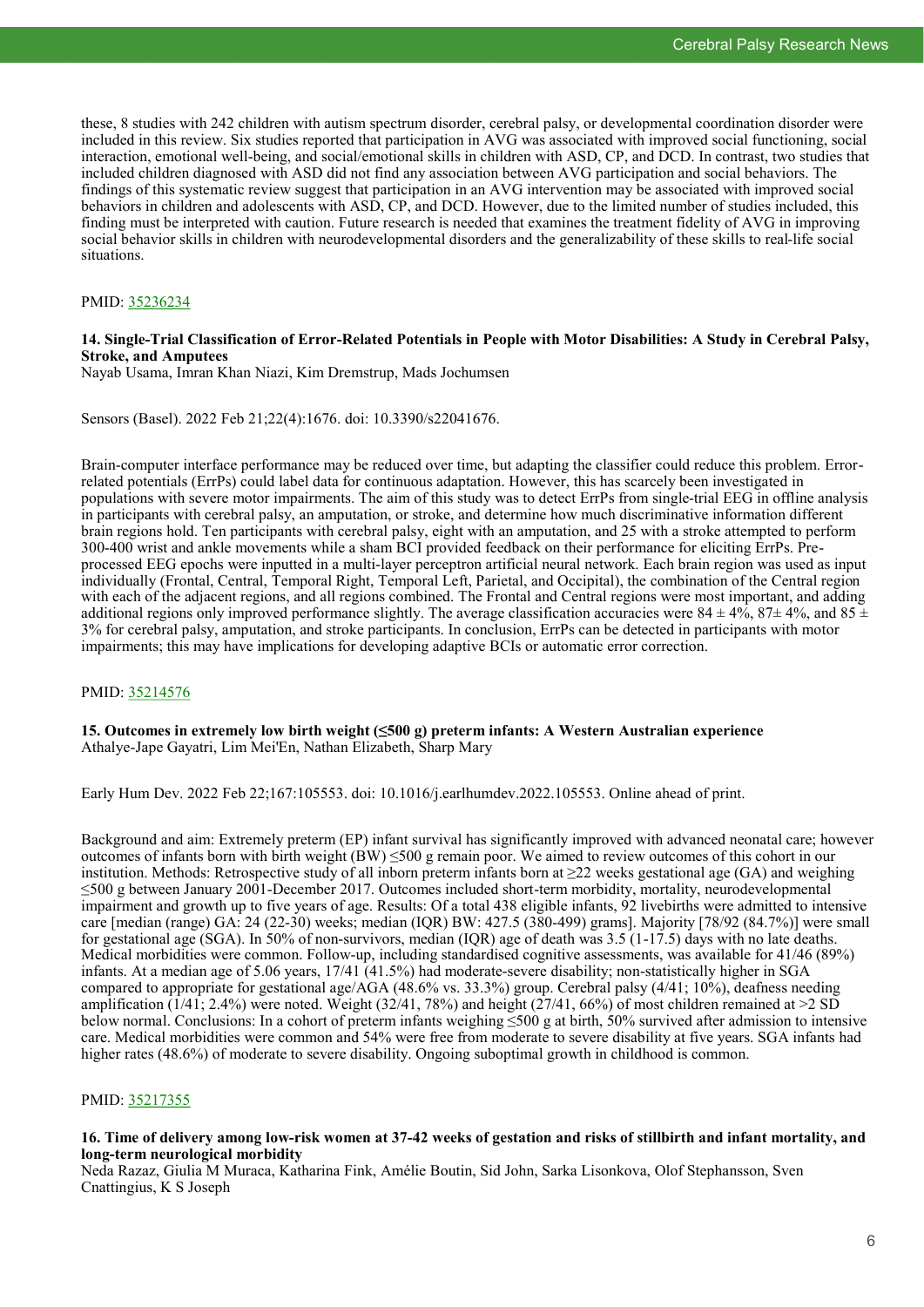Paediatr Perinat Epidemiol. 2022 Mar 4. doi: 10.1111/ppe.12868. Online ahead of print.

Background: The most important knowledge gap in connection with obstetric management for time of delivery in term low-risk pregnancies relates to the absence of information on long-term neurodevelopmental outcomes. Objectives: We examined risks of stillbirth, infant mortality, cerebral palsy (CP) and epilepsy among low-risk pregnancies. Methods: In this population-based Swedish study, we identified, from 1998 to 2019, 1,773,269 singleton infants born between 37 and 42 completed weeks in women with low-risk pregnancies. Poisson log-linear regression models were used to examine the association between gestational age at delivery and stillbirth, infant mortality, CP and epilepsy. Adjusted rate ratios (RR) and 95% confidence intervals expressing the effect of birth at a particular gestational week compared with birth at a later gestational week were estimated. Results: Compared with those born at a later gestation, RRs for stillbirth and infant mortality were higher among births at 37 weeks' and 38 weeks' gestation. The RRs for infant mortality were approximately 20% and 25% lower among births at 40 or 41 weeks compared with those born at later gestation, respectively. Infants born at 37 and 38 weeks also had higher RRs for CP (vs infants born at ≥38 and ≥39 weeks, respectively), while those born at 39 gestation had similar RRs (vs infants born at ≥40 weeks); infants born at 40 and 41 weeks had lower RRs of CP (vs those born at ≥41 and 42 weeks, respectively). The RRs for epilepsy were higher in those born at 37 and 38 weeks compared with those born at later gestation. Conclusions: Among low-risk pregnancies, birth at 37 or 38 completed weeks' gestation is associated with increased risks of stillbirth, infant mortality and neurological morbidity, while birth at 39-40 completed weeks is associated with reduced risks compared with births at later gestation.

#### PMID: [35244233](https://pubmed.ncbi.nlm.nih.gov/35244233)

#### **17. Fetal heart rate evolution patterns in cerebral palsy associated with umbilical cord complications: a nationwide study**

Junichi Hasegawa, Masahiro Nakao, Tomoaki Ikeda, Satoshi Toyokawa, Emi Jojima, Shoji Satoh, Kiyotake Ichizuka, Nanako Tamiya, Akihito Nakai, Keiya Fujimori, Tsugio Maeda, Satoru Takeda, Hideaki Suzuki, Shigeru Ueda, Mitsutoshi Iwashita, Tsuyomu Ikenoue

BMC Pregnancy Childbirth. 2022 Mar 3;22(1):177. doi: 10.1186/s12884-022-04508-2.

Background: The aim of the present study was to clarify fetal heart rate (FHR) evolution patterns in infants with cerebral palsy (CP) according to different types of umbilical cord complications. Methods: This case-control study included children born: with a birth weight ≥2000 g, at gestational age ≥33 weeks, with disability due to CP, and between 2009 and 2014. Obstetric characteristics and FHR patterns were compared among patients with CP associated with (126 cases) and without (594 controls) umbilical cord complications. Results: There were 32 umbilical cord prolapse cases and 94 cases with coexistent antenatal umbilical cord complications. Compared with the control group, the persistent non-reassuring pattern was more frequent in cases with coexistent antenatal umbilical cord complications  $(p = 0.012)$ . A reassuring FHR pattern was observed on admission, but resulted in prolonged deceleration, especially during the first stage of labor, and was significantly identified in 69% of cases with umbilical cord prolapse and 35% of cases with antenatal cord complications, compared to 17% of control cases (p < 0.001). Conclusion: Hypercoiled cord and abnormal placental umbilical cord insertion, may be associated with CP due to acute hypoxic-ischemic injury as well as sub-acute or chronic adverse events during pregnancy, while umbilical cord prolapse may be characterized by acute hypoxic-ischemic injury during delivery.

#### PMID: [35241026](https://pubmed.ncbi.nlm.nih.gov/35241026)

#### **18. Non-attendance at outpatient clinic appointments by children with cerebral palsy**

Simon P Paget, Sarah McIntyre, Shona Goldsmith, Katarina Ostojic, Jane Shrapnel, Francisco Schneuer, Mary-Clare Waugh, Maria Kyriagis, Natasha Nassar

Dev Med Child Neurol. 2022 Mar 4. doi: 10.1111/dmcn.15197. Online ahead of print.

Aim: To determine factors that influence non-attendance at outpatient clinics by children with cerebral palsy (CP). Method: This was a retrospective cohort study of 1395 children with CP (59.6% male; born 2005 to 2017) identified from the New South Wales (NSW)/Australian Capital Territory CP Register, who had scheduled appointments at outpatient clinics at two NSW tertiary paediatric hospitals between 2012 and 2019. Associations between sociodemographic, clinical, and process-ofcare factors and non-attendance were examined using multivariate logistic regression with generalized estimating equations. Results: A total of 5773 (12%) of 50 121 scheduled outpatient days were not attended. Non-attendance increased over time (average increase 5.6% per year, 95% confidence interval [CI]: 3.7-7.3). Older children aged 5 to 9 years (adjusted odds ratio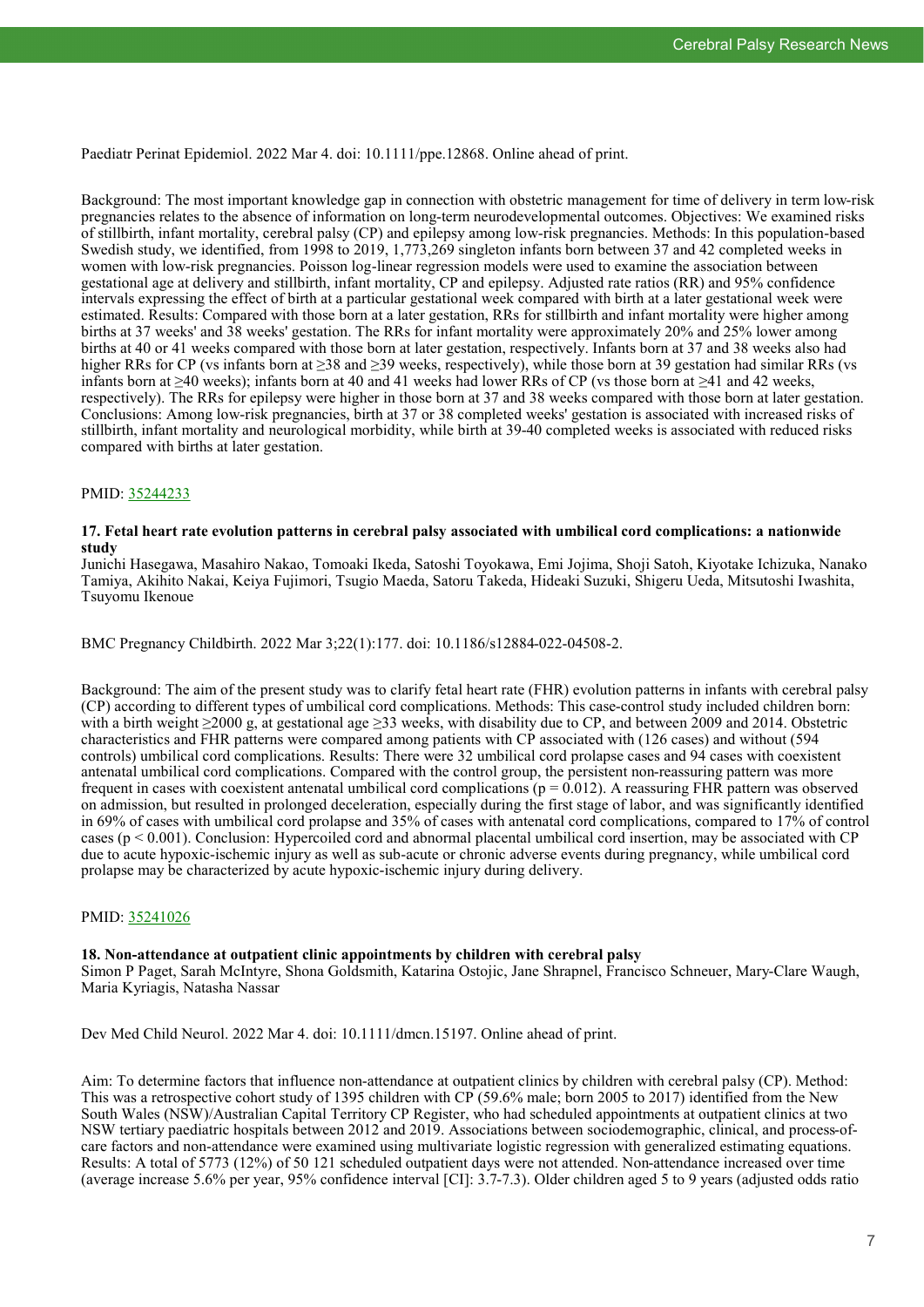[aOR] 1.11; 95% CI: 1.02-1.22) and 10 to 14 years (aOR 1.17; 95% CI: 1.03-1.34), socioeconomic disadvantage (aOR 1.29; 95% CI: 1.11-1.50), previous non-attendance (aOR 1.38; 95% CI: 1.23-1.53), and recent rescheduled or cancelled appointments (aOR 1.08; 95% CI: 1.01-1.16) were associated with increased likelihood of non-attendance. Interpretation: One in eight outpatient appointments for children with CP were not attended. Non-attendance was associated with increasing age, socioeconomic disadvantage, previous non-attendance, and recent rescheduled or cancelled appointments. Identifying specific barriers and interventions to improve access to outpatient services for these groups is needed.

#### PMID: [35244200](https://pubmed.ncbi.nlm.nih.gov/35244200)

#### **19. Participation restriction of children with cerebral palsy living in Thailand and influential factors: A cross-sectional study**

Teerada Ploypetch, Chanokbhorn Buasuk, Kingkaew Pajareya

Dev Neurorehabil. 2022 Feb 28;1-8. doi: 10.1080/17518423.2022.2047121. Online ahead of print.

Objective: To explore participation in daily activities of children with cerebral palsy(CP) in Thailand and influential factors. Methods: A convenience sample of family-caregivers of 80 children with CP, 6-18 year-old, completed self-administered questionnaires (i.e., frequency of participation, Gross Motor Function Classification System-Family Report) during clinic visits at a university hospital. Results: Family-caregivers reported that more than one-third of the children never participated in outdoor activities. The gap in the frequency of participation between groups with high versus low motor function was very high. Better gross motor and communication were strong predictors of participation. Caregiver's education and family income were associated with participation in art/cultural, leisure and tourist activities. Conclusions: Family-caregiver-report suggests that Thai-children with CP, especially those with severe impairments, have limited participation in daily activities. Increasing mobility and communication may promote the participation. Comprehensive intervention is needed to narrow the participation gap found between high and low functioning children.

#### PMID: [35226592](http://www.ncbi.nlm.nih.gov/pubmed/35226592)

#### **20. Cohort profile: the Swiss Cerebral Palsy Registry (Swiss-CP-Reg) cohort study**

Fabiën N Belle, Sandra Hunziker, Joël Fluss, Sebastian Grunt, Stephanie Juenemann, Christoph Kuenzle, Andreas Meyer-Heim, Christopher J Newman, Gian Paolo Ramelli, Peter Weber, Kuehni Claudia E, Anne Tscherter

Swiss Med Wkly. 2022 Feb 21;152:w30139. doi: 10.4414/smw.2022.w30139. eCollection 2022 Feb 14.

Background: Cerebral Palsy (CP) is a group of permanent disorders of movement and posture that follow injuries to the developing brain. It results in motor dysfunction and a wide variety of comorbidities like epilepsy; pain; speech, hearing and vision disorders; cognitive dysfunction; and eating and digestive difficulties. Central data collection is essential to the study of the epidemiology, clinical presentations, care, and quality of life of patients affected by CP. CP specialists founded the Swiss Cerebral Palsy Registry (Swiss-CP-Reg) in 2017. This paper describes the design, structure, aims and achievements of Swiss-CP-Reg and presents its first results. Methods: Swiss-CP-Reg records patients of any age diagnosed with CP who are born, are treated, or live in Switzerland. It collects data from medical records and reports, from questionnaires answered by patients and their families, and from data linkage with routine statistics and other registries. The registry contains information on diagnosis, clinical presentation, comorbidities, therapies, personal information, family history, and quality of life. Results: From August 2017 to August 2021, 546 participants (55% male, mean age at registration 8 years [interquartile range IQR: 5-12]), were enrolled in Swiss-CP-Reg. Most had been born at term (56%), were less than two years old at diagnosis (73%, median 18 months, IQR: 9-25), and were diagnosed with spastic CP (76%). Most (59%) live with a mild motor impairment (Gross Motor Function Classification System [GMFCS] level I or II), 12% with a moderate motor impairment (GMFCS level III), and 29% with a severe motor impairment (GMFCS level IV or V). In a subset of 170 participants, we measured intelligence quotient (IQ) and saw lower IQs with increasing GMFCS level. Swiss-CP-Reg has a strong interest in research, with four nested projects running currently, and many more planned. Conclusions: Swiss-CP-Reg collects and exchanges national data on people living with CP to answer clinically relevant questions. Its structure enables retrospective and prospective data collection and knowledge exchange between experts to optimise and standardise treatment and to improve the health and quality of life of those diagnosed with CP in Switzerland.

#### PMID: [35230014](http://www.ncbi.nlm.nih.gov/pubmed/35230014)

# **21. What does an aetiological diagnosis actually mean?**

Hayley Smithers-Sheedy, Georgina Henry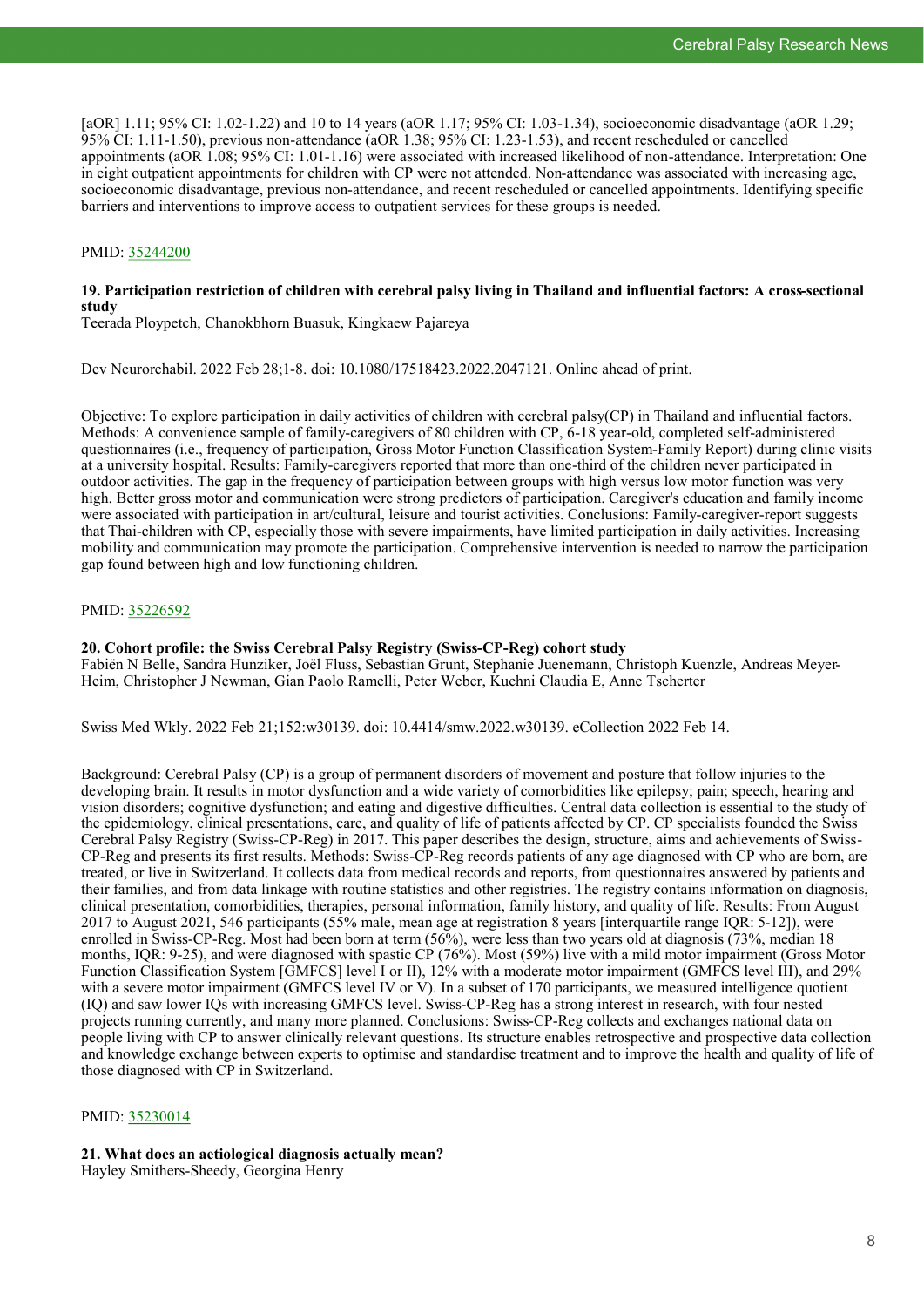Dev Med Child Neurol. 2022 Feb 19. doi: 10.1111/dmcn.15189. Online ahead of print.

#### PMID: [35184280](https://pubmed.ncbi.nlm.nih.gov/35184280)

#### **22. Spinocerebellar Ataxia Type 5 (SCA5) Mimicking Cerebral Palsy: a Very Early Onset Autosomal Dominant Hereditary Ataxia**

Luane Abdalla Gouvêa, Ivana Rocha Raslan, Augusto Bragança Reis Rosa, Thiago Yoshinaga Tonholo Silva, Rejane Macedo Campos, Marcelo de Melo Aragão, Orlando Graziani Povoas Barsottini, José Luiz Pedroso

Cerebellum. 2022 Mar 3. doi: 10.1007/s12311-022-01380-w. Online ahead of print.

#### PMID: [35243593](https://pubmed.ncbi.nlm.nih.gov/35243593)

#### **23. Incidence and outcome of prenatal brain abnormalities in twin-to-twin transfusion syndrome: systematic review and meta-analysis**

F G Sileo, J Curado, F D'Antonio, C Benlioglu, A Khalil

Review Ultrasound Obstet Gynecol. 2022 Mar 1. doi: 10.1002/uog.24895. Online ahead of print.

Objectives: to ascertain the incidence of antenatally diagnosed brain injuries in twin pregnancies complicated by twin to twin transfusion syndrome (TTTS) and to quantify the perinatal mortality, morbidity and long-term neurodevelopmental outcomes of these fetuses. Methods: Medline, Embase, Clinicaltrials.gov and Cochrane Library databases were searched. Inclusion criteria were studies reporting on brain abnormalities diagnosed antenatally in twin pregnancies complicated by TTTS. The primary outcome was the incidence of prenatal brain abnormalities. The secondary outcomes were intrauterine demise (IUD), neonatal death, termination of pregnancy (TOP) and long-term morbidity. All these outcomes were explored in the overall population of fetuses with antenatal diagnosis of brain abnormalities. Sub-group analysis according to: type of treatment, gestational age and Quintero stage at diagnosis and/or treatment, co-twin death was planned. Meta-analyses of proportions were used to combine data and reported pooled proportion and their 95% confidence intervals (CI). Results: Thirteen studies including 1573 cases of TTTS and 88 fetuses with an antenatal diagnosis of brain abnormalities were included in the systematic review. The meta-analysis included only studies reporting on brain abnormalities in twin pregnancies complicated by TTTS cases and treated with laser. Overall, brain injuries occurred in 2.2% of fetuses (eight studies (52/2410 fetuses)). These brain abnormalities were reported in 1.03% and 0.82% of recipients or donors, respectively. These abnormalities were mainly ischemic lesions (30.4%, 95%CI 19.1-43), followed by destructive lesions (23.9%, 95%CI 13.7-35.9), ventriculomegaly (19.9%, 95% CI 10.6-31.3) and hemorrhagic (15.3%, 95%CI 7.1-25.8). Spontaneous IUD occurred in 13.4% (95%CI 5.1-24.8) of fetuses, while TOP was chosen by parents in 53.5% (95%CI 38.9-67.8) cases. Neonatal death was reported only by three studies with an incidence of 15.4% (95%CI 2.8-35.4). Finally, only two studies reported on composite morbidity with 20.4% of morbidity reported overall (95%CI 2.5-49.4) which occurred in 29.7% and 20.4% of the recipient and donor fetuses, respectively. Due to the small numbers, only composite morbidity was analyzed and no information on neonatal intensive care unit admission, respiratory distress syndrome or other long-term outcomes such as neurodevelopmental delay or cerebral palsy could be reliably retrieved. Conclusions: The overall incidence of antenatally diagnosed fetal brain abnormalities in fetuses from twin pregnancies complicated by TTTS treated with laser is around 2%, mainly ischemic (30.4%) in nature. TOP was chosen by parents in almost half of the cases (53.5%). No information could be retrieved on morbidity outcomes, highlighting the urgent need for long-term follow up studies of these children. This article is protected by copyright. All rights reserved.

#### PMID: [35233861](http://www.ncbi.nlm.nih.gov/pubmed/35233861)

#### **24. Estimating life expectancy in severe cerebral palsy: Tools for doing it right** Steven M Day

Dev Med Child Neurol. 2022 Mar 2. doi: 10.1111/dmcn.15192. Online ahead of print.

#### PMID: [35238021](https://pubmed.ncbi.nlm.nih.gov/35238021)

#### **25. The Cognitive Orientation to daily Occupational Performance (CO-OP) Approach is superior to ordinary treatment for achievement of goals and transfer effects in children with cerebral palsy and spina bifida - a randomized controlled trial**

Marie Peny-Dahlstrand, Caisa Hofgren, Barbro Lindquist, Lena Bergqvist, Kate Himmelmann, Arve Opheim, Douglas Sjöwall, Katarina Brock, Ann-Marie Öhrvall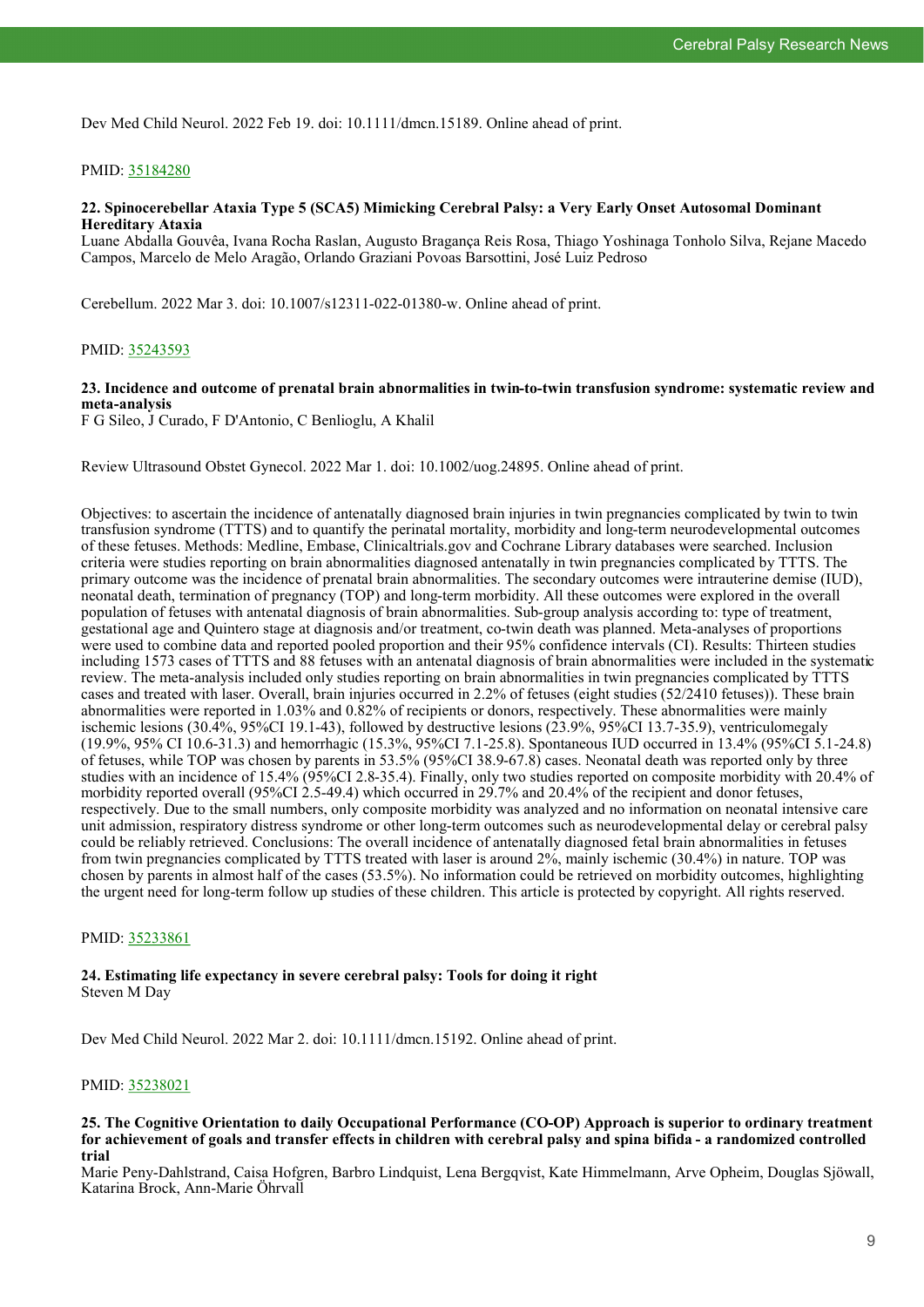Disabil Rehabil. 2022 Mar 4;1-10. doi: 10.1080/09638288.2022.2043459. Online ahead of print.

Purpose: Children with cerebral palsy (CP) or spina bifida (SB) often have executive dysfunction affecting activity performance. With the Cognitive Orientation to daily Occupational Performance (CO-OP) Approach, children find their own way to perform activities, using problem-solving strategies and meta-cognitive thinking. The present study aimed to investigate the effectiveness of the CO-OP Approach in children with CP or SB, compared with conventional rehabilitation, in achieving self-identified activity goals, and to explore any generalization and transfer effects. Method: Randomized controlled trial, CO-OP versus treatment as usual, 38 children (7-16 years) participated. Each child identified four goals (to study generalization and transfer, one remained untrained). Primary outcomes: Canadian Occupational Performance Measure (COPM) and Performance Quality Rating Scale (PQRS). Secondary outcomes assessed executive functions and self-rated everyday-life competence. Results: Self-rated goal attainment (COPM) was significantly greater for both trained and untrained goals in the CO-OP group compared with the control group. The rating of observed performance (PQRS) was significantly higher for trained goals in the CO-OP group. The CO-OP group experienced fewer problems in everyday life after treatment. Executive functions did not differ significantly between groups. Conclusion: CO-OP is more effective than ordinary treatment in achieving both trained and untrained goals. IMPLICATIONS FOR REHABILITATIONCO-OP enables children with CP (MACS levels I-III) or SB without intellectual disabilities to reach self-identified goals.CO-OP shows transfer effects to new activities and situations, which may enhance children's self-efficacy.CO-OP is an important complement to conventional rehabilitation services for children with CP and SB.

#### PMID: [35244504](https://pubmed.ncbi.nlm.nih.gov/35244504)

**26. "Listen to us!" A qualitative study of adolescents with disabilities to help plan a transition service** Marina B Brandão, Kátia M P Bueno, Ana Paula M Silvério, Fernanda I T Antunes, Aline M Feitosa, Priscilla R P Figueiredo, Marisa C Mancini

Child Care Health Dev. 2022 Feb 28. doi: 10.1111/cch.12992. Online ahead of print.

Background: The development and implementation of transition services for adolescents with disabilities should incorporate perceptions of their needs and interests. The aim of the study was to understand the concerns of adolescents with physical disabilities during adolescence and their expectations regarding adulthood to help plan a transition programme in Brazil. Methods: This is a qualitative study, using a phenomenological approach. Eight adolescents with physical disabilities (seven with cerebral palsy, one with muscular dystrophy), aged between 15 and 17 years, participated in two focus groups. Prior to the conduction of the groups, clinicians selected topics related to adolescence and the transition to adulthood, based on their professional experience and available literature. During the focus groups, illustrative images of each topic were presented to the participants. Each adolescent was asked to select five topics that he/she considered important to be discussed in a future transition programme. The participants justified their individual choices and, in groups, reached a consensus on the groups' priorities. This strategy was chosen to motivate the discussion among the participants and to explore their concerns regarding adolescence and transition to adulthood. The focus groups were audio recorded and transcribed for content analysis. Results: Three themes emerged from the content analysis:  $(\tilde{1})$  "Adolescents and their social relationships,"  $(2)$  "Identity formation: selfawareness and development of autonomy," and (3) "What about adulthood?" Conclusion: The themes revealed conflicts between the adolescents' desire to achieve independence and autonomy and the awareness of their limitations. The interpretation of the results helped structuring the actions of the Adolescence in Focus Programme, with two main actions: promotion of the adolescent's functional performance in daily living activities and assistance with their identity formation and preparation for adulthood.

#### PMID: [35229345](http://www.ncbi.nlm.nih.gov/pubmed/35229345)

# **27. Maternal perception of spousal support in raising children with developmental disability in the context of family and child variables**

Tayfun Kara, Ömer Alpgan

J Child Adolesc Psychiatr Nurs. 2022 Feb 25. doi: 10.1111/jcap.12372. Online ahead of print.

Objective: The purpose of this study was to examine the relationship between the variables of mental, physical, and emotional problems in children with developmental disabilities (DDs) and the spousal support perceived by the mothers of those children. Methods: One hundred forty-three children diagnosed with autism spectrum disorder (ASD, n:43), intellectual disability (ID, n:28), cerebral palsy (CP, n:47), or Down syndrome (DS, n:25) were included in this study. The support that mothers received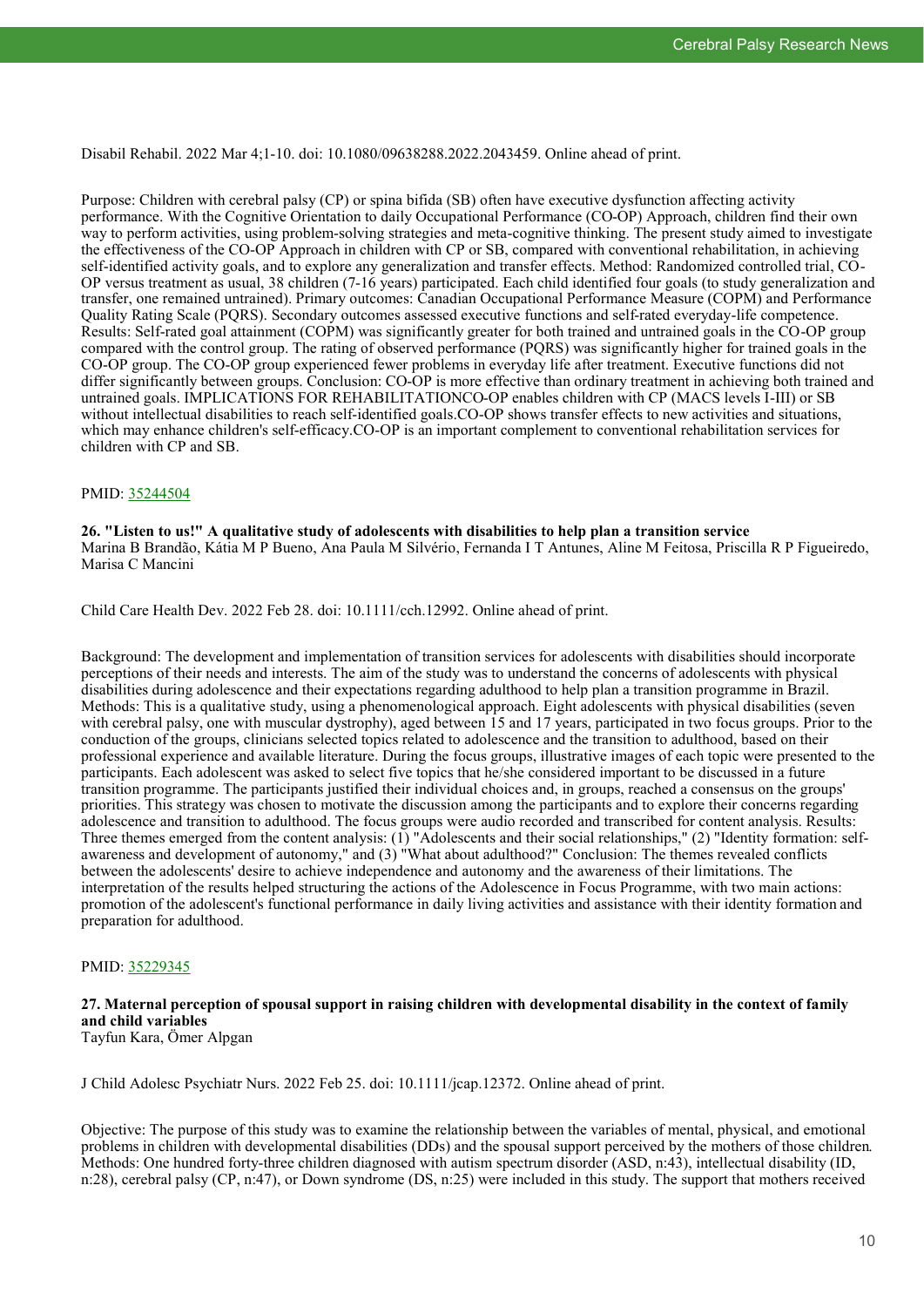from their spouses was evaluated using the Spousal Support Scale (SSS). Aggressive behavior in the children was evaluated using the anger-aggression subscale of the Social Competence and Behavior Evaluation Scale (SCBE-30). The data obtained were then subjected to statistical comparisons. Results: Multiple comparisons revealed no significant difference between the DD diagnosis groups (ID, CP, ASD, and DS) in terms of spousal support or spousal support sub-dimension scores ( $p > 0.05$ ). Significant negative correlation was found between anger-aggression subscale scores and SSS sub-parameters (emotional support  $r = -0.315$  p < 0.001, financial and informational support  $r = -0.285$  p < 0.001, appreciation  $r = -0.299$  p < 0.001, social support  $r = -0.381 \text{ p} < 0.001$ , and spouse support score  $r = -0.389 \text{ p} < 0.001$ ). Conclusion: Children's anger-aggression levels were adversely affected by a lack of spousal support for their mothers.

#### PMID: [35218093](http://www.ncbi.nlm.nih.gov/pubmed/35218093)

# **28. Grappling with uncertainty - Experiences of parents of infants following perinatal stroke**

Umme Khan, Rose Watson, Janice Elizabeth Pearse, Louise Irwin, Tim Rapley, Anna Purna Basu

Res Dev Disabil. 2022 Feb 25;124:104201. doi: 10.1016/j.ridd.2022.104201. Online ahead of print.

Background: The term perinatal stroke describes focal damage to the developing brain due to cerebrovascular disease and occurring either before or shortly after birth. Aetiology, presentation and evolution differ from stroke in adults. Aims: We aimed to explore early parental experiences related to having a child with perinatal stroke, including how parental psychological wellbeing had been impacted, to consider how support for families could be improved. Methods and procedures: We undertook a qualitative research study, using in-depth interviews of parents of infants with perinatal stroke when the infants were 5-6 months corrected gestational age. Sixteen parents (11 female,  $\frac{1}{5}$  male) of 11 infants with perinatal stroke took part. Thematic analysis was used in data interpretation. Outcomes and results: Parents described distress related to the lack of information regarding likely outcome following perinatal stroke, as well as confusion around the term 'stroke'. Guilt and selfblame were expressed, with increased emotional sensitivity. Seeking information about stroke to reduce uncertainty was a useful strategy for some, but overwhelming for others. Conclusions and implications: The diagnosis of perinatal stroke led to psychological distress in parents. Uncertainty following diagnosis produced significant emotional difficulties. Recommendations for practice include providing timely, paced information and psychological support.

#### PMID: [35227987](http://www.ncbi.nlm.nih.gov/pubmed/35227987)

**29. Effectiveness and safety of botulinum toxin in comparison with surgery for drooling in paediatric patients with neurological disorders: a systematic review**

J P S Silva, L V Faria, R C Almeida, Y L Medeiros, L D A Guimarães

Review Br J Oral Maxillofac Surg. 2021 Oct 30;S0266-4356(21)00361-2. doi: 10.1016/j.bjoms.2021.10.010. Online ahead of print.

Different therapeutic methods for chronic drooling in paediatric patients with neurological problems have been described in the scientific literature. However, there is no consensus on the ideal strategy of treatment. The aim of this study was to compare botulinum toxin injection therapy and surgical modalities to control drooling in paediatric patients with neurological disorders. A systematic literature search was conducted on nine electronic databases for publications until April 2020. Six articles were included with a total sample of 209 patients,  $67.4\%$  (n = 141) of whom had cerebral palsy. All studies used injections of botulinum toxin type A with application to the submandibular and/or parotid salivary glands. The surgical treatments were duct ligation in the parotid and/or submandibular salivary glands, duct relocation in the submandibular salivary glands, and glandular excision of the submandibular and sublingual salivary glands. There were complications in only  $16.1\%$  (n = 27) of the sample (11 cases due to botulinum toxin application and 16 due to surgery). Drooling control was assessed by objective and subjective measures. Although surgical procedures presented a higher risk of adverse effects than botulinum toxin type A in all the studies and measurements performed, they presented larger and longer-lasting positive effects on drooling. We suggest bilateral submandibular duct relocation with bilateral sublingual gland excision or isolated bilateral submandibular duct ligation, which were the surgical techniques with the largest samples in this review. Nevertheless, further studies are necessary to compare samples with botulinum toxin type A and surgical treatment.

#### PMID: [35227530](http://www.ncbi.nlm.nih.gov/pubmed/35227530)

#### **30. Neurodevelopmental Outcomes of Neonatal Rotavirus-Associated Leukoencephalopathy**

Jae Young Cho, Jung Sook Yeom, Young-Soo Kim, Dae-Seob Choi, Ji Sook Park, Eun Sil Park, Ji-Hyun Seo, Jae-Young Lim, Hyang-Ok Woo, Chan-Hoo Park